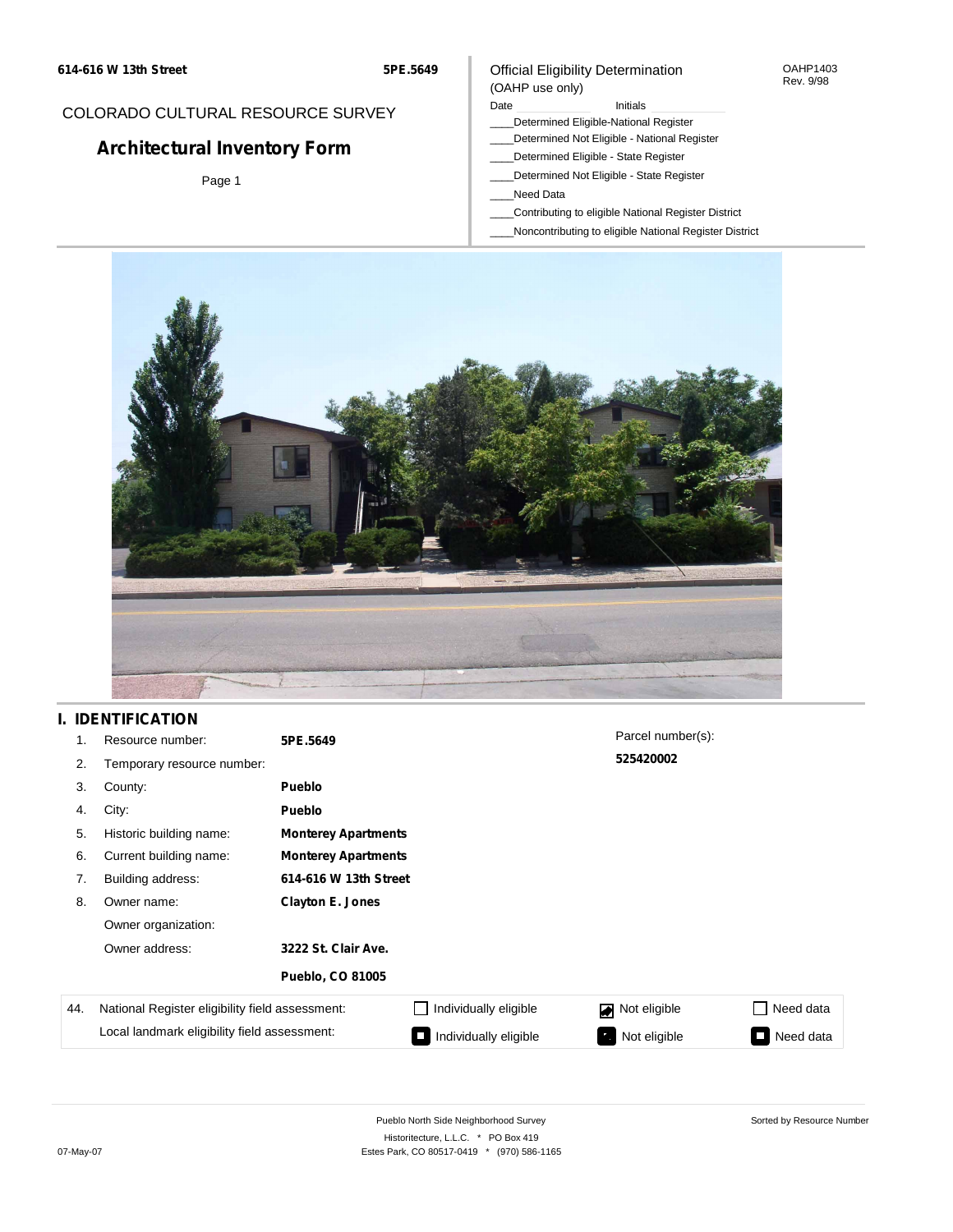Sorted by Resource Number

### **Architectural Inventory Form**

Page 2

### **II. GEOGRAPHIC INFORMATION**

| 9.  | P.M.                | 6th       |     |    |           | Township:              |                         | <b>20S</b>                  |       |           | Range:            | 65W                                                                     |
|-----|---------------------|-----------|-----|----|-----------|------------------------|-------------------------|-----------------------------|-------|-----------|-------------------|-------------------------------------------------------------------------|
|     |                     | <b>SW</b> | 1/4 | οf | <b>NW</b> | 1/4                    | of <b>NW</b>            | 1/4                         | of SE | 1/4       | of Section        | 25                                                                      |
| 10. | UTM reference zone: |           |     |    | 13        |                        |                         |                             |       |           |                   |                                                                         |
|     | Easting:            |           |     |    |           | 533672                 |                         |                             |       | Northing: |                   | 4236609                                                                 |
| 11. | USGS quad name:     |           |     |    |           |                        | <b>Northeast Pueblo</b> |                             |       | Scale:    |                   | 7.5                                                                     |
|     | Year:               |           |     |    |           | 1974)                  |                         | 1961 (Photorevised 1970 and |       |           |                   |                                                                         |
| 12. | $Lot(s)$ :          |           |     |    |           |                        |                         |                             |       |           |                   | West 6 feet of Lot 4, all of Lot 5, and east 38 feet of Lot 6: Block 42 |
|     | Addition:           |           |     |    |           | <b>County Addition</b> |                         |                             |       |           | Year of addition: | 1869                                                                    |

13. Boundary description and justification:

The boundary, as described above, contains but does not exceed the land historically associated with this property.

Metes and bounds exist:

П

### **III. ARCHITECTURAL DESCRIPTION**

| 14. | Building plan (footprint, shape):<br>Other building plan descriptions: | <b>U-Shaped Plan</b>                 |                       |
|-----|------------------------------------------------------------------------|--------------------------------------|-----------------------|
| 15. | Dimensions in feet (length x width):                                   | 3,960 square feet (one building)     |                       |
| 16. | Number of stories:                                                     | 2                                    |                       |
| 17. | Primary external wall material(s):                                     | <b>Brick</b>                         | Other wall materials: |
| 18. | Roof configuration:<br>Other roof configurations:                      | <b>Gabled Roof/Front Gabled Roof</b> |                       |
| 19. | Primary external roof material:                                        | <b>Asphalt Roof/Composition Roof</b> |                       |
|     | Other roof materials:                                                  |                                      |                       |
| 20. | Special features:                                                      | Fence                                |                       |
|     |                                                                        | <b>Porch</b>                         |                       |

#### 21. General architectural description:

Oriented to the north, this apartment complex consists of two apartment buildings (614 West 13th Street to the east and 616 West 13th Street to the west) flanking a central courtyard. At the south end of the courtyard is a single-story building housing the complex's office. The builds connect to each other via the balconies and eaves. The buildings rest on concrete foundations. A tan, raked-brick veneer clads the exterior walls. Windows are generally 1-over-1-light, double-hung sash, with brown-painted wood frames and brick sills. They have brown, aluminum-frame screens. Windows on the north ends of the building are two part; one half is a 1-over-1-light window while the other half is a single-light fixed-frame window. The sash portion of the window is always oriented toward the nearest corner. The same windows also appear along the elevations facing the courtyard. Two story porches span the entire courtyard-facing elevations of the east and west buildings. The porches have decorative, wrought-iron supports and railings. Wood staircases approach the second story of the porches from both their northern and western ends. There are 4 doorways per floor lining the courtyard sides of the east and west buildings. A single doorway opens in the center of the office building's north elevation. Doorways generally host 4-panel, 2-light, glass-in-woodframe doors. Other doors are wood slab doors, either unglazed or with 3 lights. All open behind brown-painted, wood-frame screen doors. Brown, interlocking asphalt shingles cover the front-gabled roofs. Brown-painted wood fascia and soffit box the **eaves.**

22. Architectural style:

**No Style**

Pueblo North Side Neighborhood Survey Historitecture, L.L.C. \* PO Box 419 07-May-07 **Estes Park, CO 80517-0419** \* (970) 586-1165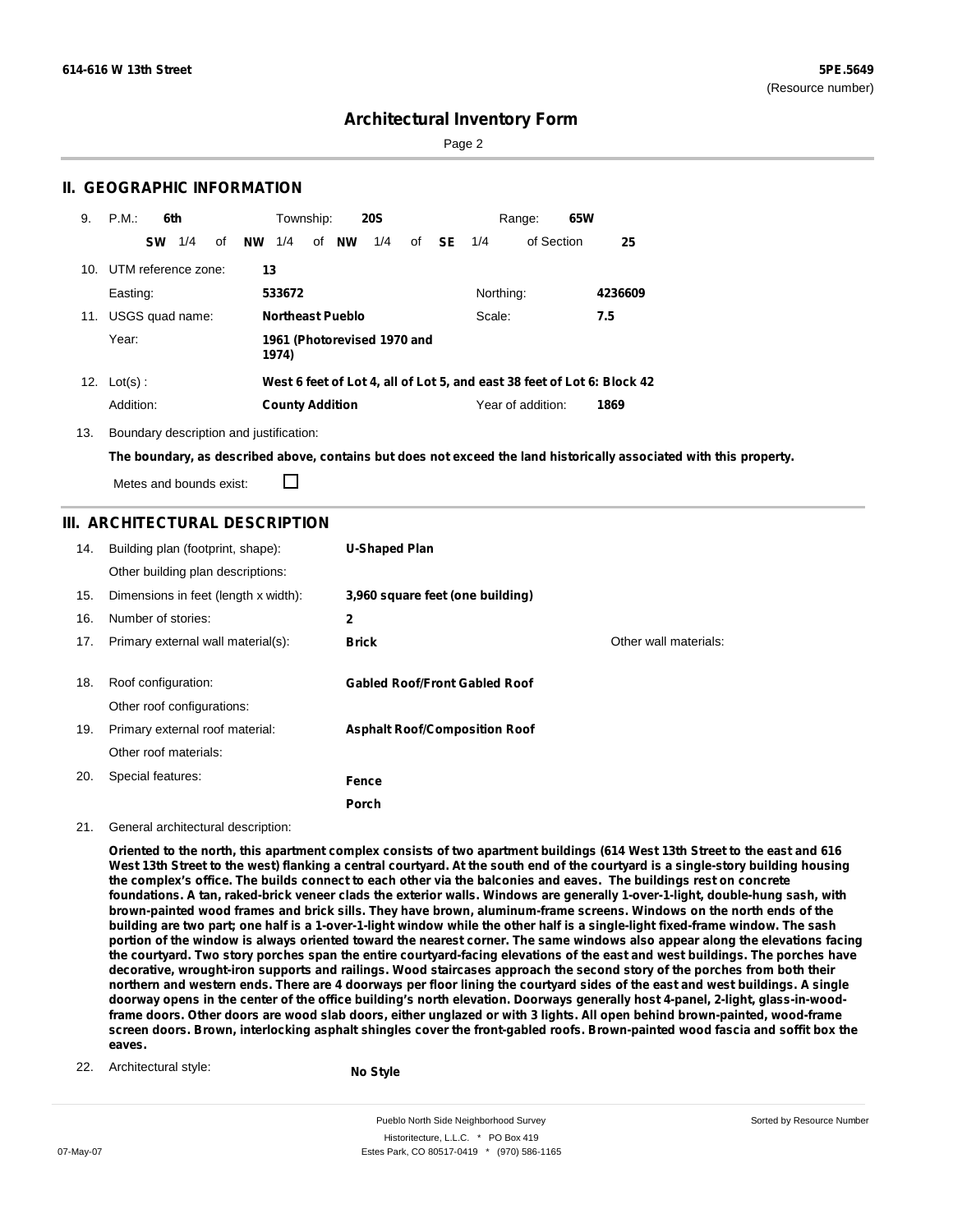Page 3

Other architectural styles:

Building type:

23. Landscape or special setting features:

This property is located on terrain sloping downward from north to south, with an elevation of around 4,700 feet above mean sea level. The neighborhood features modest, one- and two-story houses and commercial buildings. Setbacks from West 13th Street, the busy, principal east-west thoroughfare through this area, vary widely on this block. This property is situated on the south side of West 13th Street, between 1213 North Elizabeth Street to the east and 618 West 13th Street to the west. Gravel covers the strip separating the sidewalk from the street. Mature landscaping, including large junipers in concrete pots, obscures the front (north) façade of the building and fills the courtyard. A planted-grass yard flanks either side of the office. Wrapping around the southeast corner of the lot is a chain-link fence; the southwest corner has a wood privacy fence. A **concrete-block retaining wall flanks the alley behind (south of) the property.**

24. Associated buildings, features or objects: **No associated buildings identified.**

#### **IV. ARCHITECTURAL HISTORY**

| 25. | Date of Construction:                                                                                                                                                                                                                                                                                                                   | Estimate:        | Actual: | 1954                                                                        |
|-----|-----------------------------------------------------------------------------------------------------------------------------------------------------------------------------------------------------------------------------------------------------------------------------------------------------------------------------------------|------------------|---------|-----------------------------------------------------------------------------|
|     | Source of Information:                                                                                                                                                                                                                                                                                                                  |                  |         | Pueblo County Office of Tax Assessor. Property information card [internet]. |
| 26. | Architect:                                                                                                                                                                                                                                                                                                                              | unknown          |         |                                                                             |
|     | Source of information:                                                                                                                                                                                                                                                                                                                  |                  |         |                                                                             |
| 27. | Builder:                                                                                                                                                                                                                                                                                                                                | unknown          |         |                                                                             |
|     | Source of information:                                                                                                                                                                                                                                                                                                                  |                  |         |                                                                             |
| 28. | Original Owner:                                                                                                                                                                                                                                                                                                                         | unknown          |         |                                                                             |
|     | Source of information:                                                                                                                                                                                                                                                                                                                  |                  |         |                                                                             |
| 29. | Construction history:                                                                                                                                                                                                                                                                                                                   |                  |         |                                                                             |
|     | According to Pueblo County Tax Assessor records, this building was constructed in 1954. City directories corroborate this<br>date. The only modifications to this building since its construction have been the replacement of some doors and the<br>construction of a small utility shed attached to the west elevation of the office. |                  |         |                                                                             |
| 30. | Location:<br>original                                                                                                                                                                                                                                                                                                                   | Date of move(s): |         |                                                                             |

#### **V. HISTORICAL ASSOCIATIONS**

| 31.  | Original use(s):     | <b>Multiple Dwelling</b> |
|------|----------------------|--------------------------|
| -32. | Intermediate use(s): | <b>Multiple Dwelling</b> |
| 33.  | Current use(s):      | <b>Multiple Dwelling</b> |

- **Apartments** Site type(s): 34.
- Historical background: 35.

This apartment complex was constructed in 1954 on a parcel that had been previously vacant. Clayton E. Jones, the current **owner, purchased the property in 1992.**

Sources of information: 36.

**Pueblo County Office of Tax Assessor. Property information card [internet].**

**Pueblo City Directory. Pueblo, Co.; Salt Lake City; Kansas City, Mo.; and others: R.L. Polk & Co, consulted 1886 through 2003.**

**Sanborn Fire Insurance Maps (for Pueblo, Colorado). New York: Sanborn Map and Publishing Co., 1883, 1886, 1889, 1893, 1904-05, 1904-51, and 1904-52.**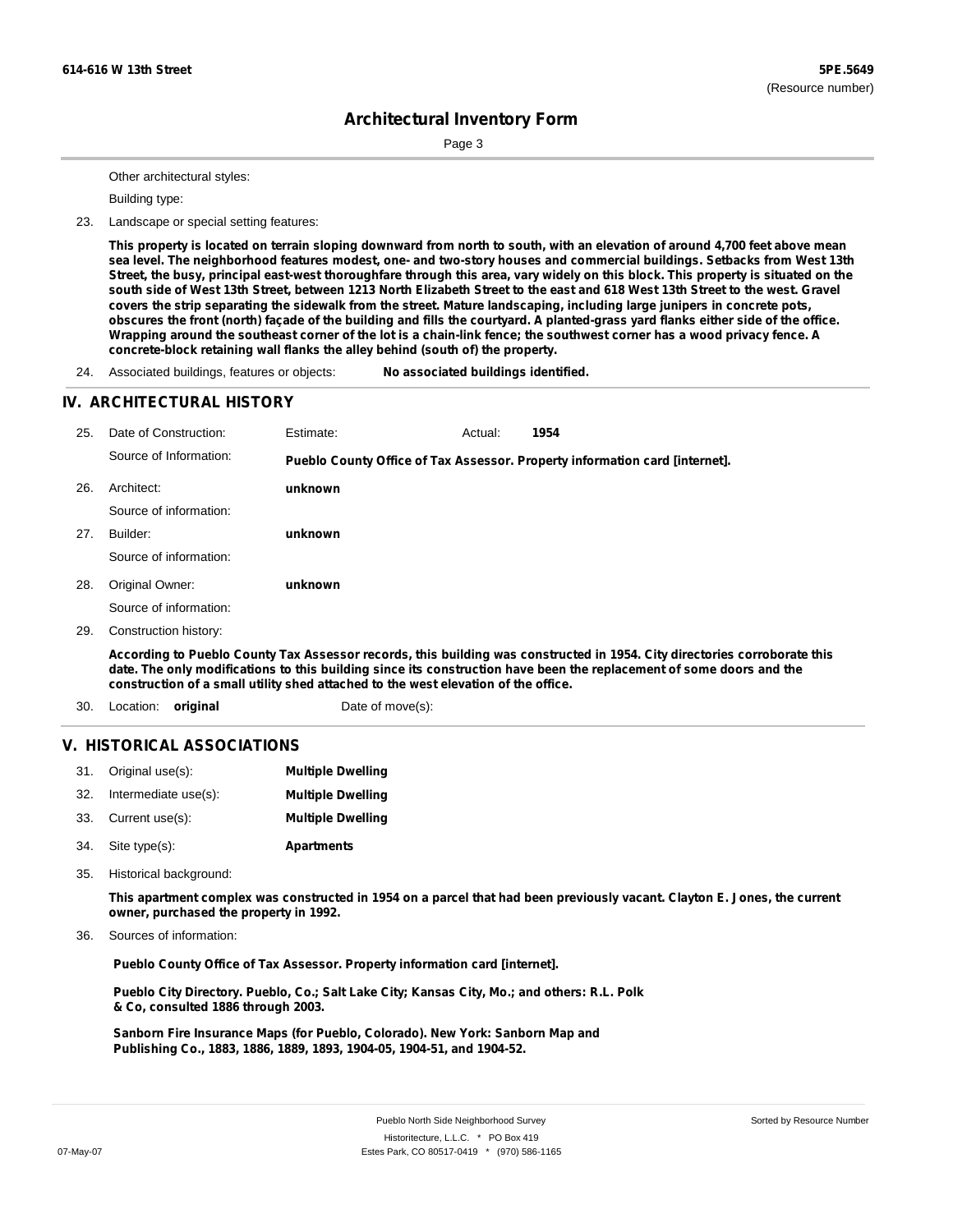۰

Sorted by Resource Number

# **Architectural Inventory Form**

Page 4

|                        | <b>VI. SIGNIFICANCE</b>                                                                                                              |                                                                                                                                                                              |  |  |  |  |  |  |
|------------------------|--------------------------------------------------------------------------------------------------------------------------------------|------------------------------------------------------------------------------------------------------------------------------------------------------------------------------|--|--|--|--|--|--|
| 37.                    | Local landmark designation:                                                                                                          | Yes $\Box$<br>No.<br>$\mathbf{r}_1$                                                                                                                                          |  |  |  |  |  |  |
| Designation authority: |                                                                                                                                      |                                                                                                                                                                              |  |  |  |  |  |  |
|                        | Date of designation:                                                                                                                 |                                                                                                                                                                              |  |  |  |  |  |  |
| 38.                    | Applicable National Register criteria:                                                                                               |                                                                                                                                                                              |  |  |  |  |  |  |
|                        |                                                                                                                                      |                                                                                                                                                                              |  |  |  |  |  |  |
|                        | H<br>$\Box$                                                                                                                          | A. Associated with events that have made a significant contribution to the broad pattern of our history.<br>B. Associated with the lives of persons significant in our past. |  |  |  |  |  |  |
|                        | П                                                                                                                                    | C. Embodies the distinctive characteristics of a type, period, or method of construction, or represents the work                                                             |  |  |  |  |  |  |
|                        |                                                                                                                                      | of a master, or that possess high artistic values, or represents a significant and distinguished entity whose                                                                |  |  |  |  |  |  |
|                        |                                                                                                                                      | components may lack individual distinction.<br>D. Has yielded, or may be likely to yield, information important in history or prehistory.                                    |  |  |  |  |  |  |
|                        | $\blacksquare$                                                                                                                       | Qualifies under Criteria Considerations A through G (see manual).                                                                                                            |  |  |  |  |  |  |
|                        | O                                                                                                                                    | Does not meet any of the above National Register criteria.                                                                                                                   |  |  |  |  |  |  |
|                        | <b>Pueblo Standards for Designation:</b>                                                                                             |                                                                                                                                                                              |  |  |  |  |  |  |
|                        | 1a. History                                                                                                                          |                                                                                                                                                                              |  |  |  |  |  |  |
|                        | $\overline{\phantom{a}}$ .                                                                                                           | Have direct association with the historical development of the city, state, or nation; or                                                                                    |  |  |  |  |  |  |
|                        | <u>1b. History</u>                                                                                                                   |                                                                                                                                                                              |  |  |  |  |  |  |
|                        | $\Box$                                                                                                                               | Be the site of a significant historic event; or                                                                                                                              |  |  |  |  |  |  |
|                        | 1c. History                                                                                                                          |                                                                                                                                                                              |  |  |  |  |  |  |
|                        | $\Box$                                                                                                                               | Have direct and substantial association with a person or group of persons who had influence on society.                                                                      |  |  |  |  |  |  |
|                        | 2a. Architecture                                                                                                                     |                                                                                                                                                                              |  |  |  |  |  |  |
|                        | $\Box$                                                                                                                               | Embody distinguishing characteristics of an architectural style or type; or                                                                                                  |  |  |  |  |  |  |
|                        | 2b. Architecture<br>Be a significant example of the work of a recognized architect or master builder, or<br>$\overline{\phantom{a}}$ |                                                                                                                                                                              |  |  |  |  |  |  |
|                        |                                                                                                                                      |                                                                                                                                                                              |  |  |  |  |  |  |
|                        | 2c. Architecture<br>$\Box$                                                                                                           | Contain elements of architectural design, engineering, materials, craftsmanship, or artistic merit which represent a<br>significant or influential innovation;               |  |  |  |  |  |  |
|                        | 2d. Architecture                                                                                                                     |                                                                                                                                                                              |  |  |  |  |  |  |
|                        | $\overline{\phantom{a}}$                                                                                                             | Portray the environment of a group of people or physical development of an area of the city in an era of history<br>characterized by a distinctive architectural style.      |  |  |  |  |  |  |
|                        | 3a. Geography                                                                                                                        |                                                                                                                                                                              |  |  |  |  |  |  |
|                        |                                                                                                                                      | Have a prominent location or be an established, familiar, and orienting visual feature of the contemporary city, or                                                          |  |  |  |  |  |  |
|                        | 3b. Geography                                                                                                                        |                                                                                                                                                                              |  |  |  |  |  |  |
|                        | or rarity; or                                                                                                                        | Promote understanding and appreciation of Pueblo's environment by means of distinctive physical characteristics                                                              |  |  |  |  |  |  |
|                        |                                                                                                                                      | 3c. Geography                                                                                                                                                                |  |  |  |  |  |  |
|                        | $\Box$                                                                                                                               | Make a special contribution to Pueblo's distinctive character.                                                                                                               |  |  |  |  |  |  |
|                        | Not Applicable                                                                                                                       |                                                                                                                                                                              |  |  |  |  |  |  |
|                        | $\Box$                                                                                                                               | Does not meet any of the above Pueblo landmark criteria.                                                                                                                     |  |  |  |  |  |  |
| 39.                    | Area(s) of Significance:                                                                                                             | <b>Not Applicable</b>                                                                                                                                                        |  |  |  |  |  |  |
| 40.                    | Period of Significance:                                                                                                              | n/a                                                                                                                                                                          |  |  |  |  |  |  |
| 41.                    | National:<br>Level of significance:<br>State<br>Local<br>$\overline{\phantom{a}}$<br>$\Box$                                          |                                                                                                                                                                              |  |  |  |  |  |  |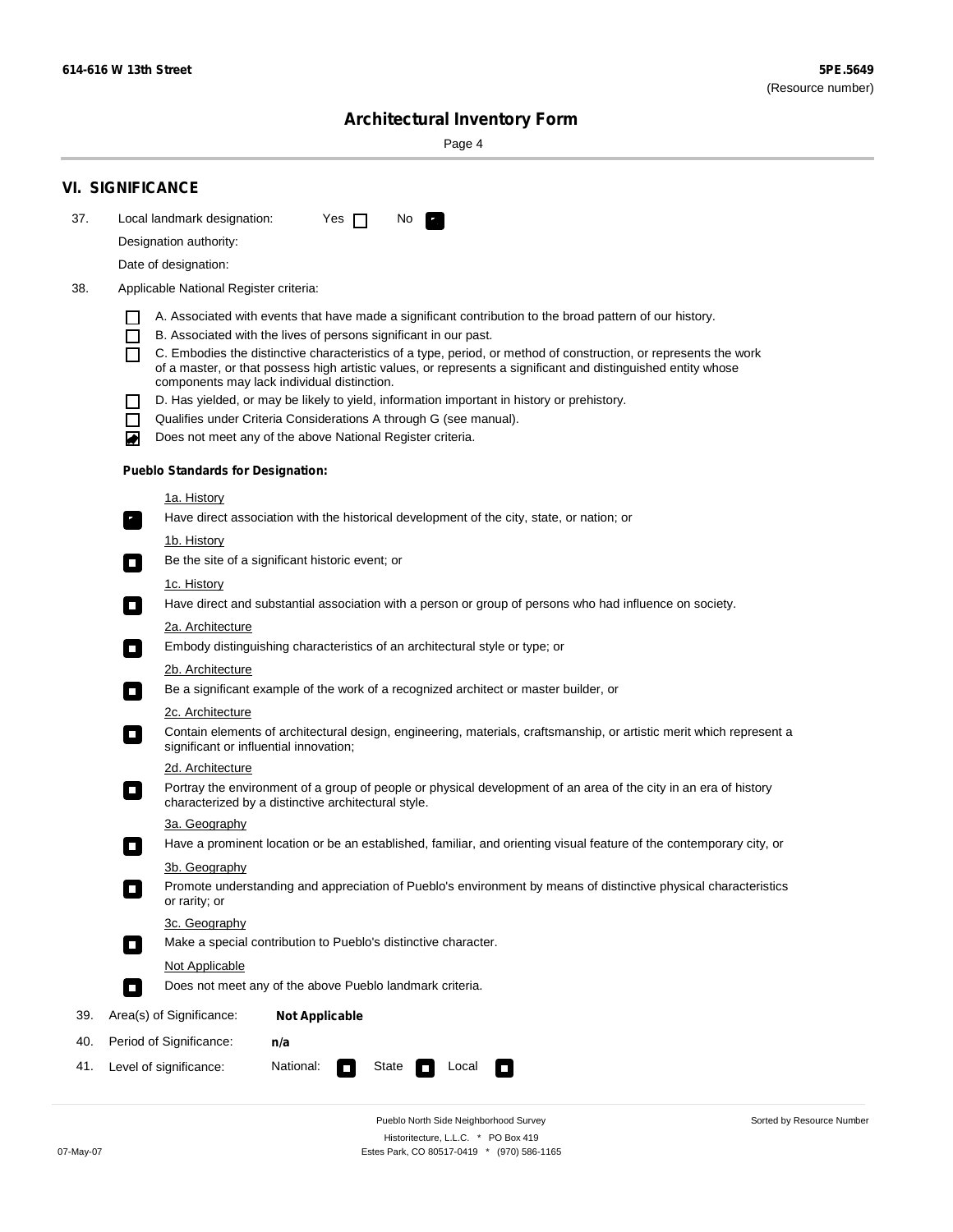Page 5

#### 42. Statement of significance:

This property is historically significant under Pueblo Local Landmark criterion 1A for its association with the development of **Pueblo's North Side Neighborhood, particularly the construction of large-scale multi-family apartment buildings constructed** here after 1950. However, the levels of architectural and historical significance, combined with physical integrity, are not to the extent that this property would qualify for individual listing in the National Register of Historic Places, the Colorado State Register of Historic Properties, or as a City of Pueblo Landmark. It is, nonetheless, a contributing resource within any **potential historic district.**

43. Assessment of historic physical integrity related to significance:

Constructed around 1954, this apartment building exhibits a high level of physical integrity relative to the seven aspects of integrity as defined by the National Park Service and the Colorado Historical Society: location, setting, design, materials, **workmanship, feeling, and association. It has not been notably altered since its construction.**

#### **VII. NATIONAL REGISTER ELIGIBILITY ASSESSMENT**



Yes Yes No

No  $\blacksquare$  N/A

 $N/A$ 

If there is National Register district potential, is this building contributing:

If the building is in existing National Register district, is it contributing: 46.

#### **VIII. RECORDING INFORMATION**

| 47. | Photograph numbers): | <b>CD-ROM Photo Disc: North Side Photos</b><br>File Name(s): 13thstw614-616                                                   |
|-----|----------------------|-------------------------------------------------------------------------------------------------------------------------------|
|     | Negatives filed at:  | <b>Special Collections</b><br><b>Robert Hoag Rawlings Public Library</b><br>100 East Abriendo Avenue<br>Pueblo, CO 81004-4290 |
| 48. | Report title:        | <b>Pueblo North Side Neighborhood Survey</b>                                                                                  |
| 49. | $Date(s)$ :          | 06/27/05                                                                                                                      |
| 50. | Recorder(s):         | <b>Adam Thomas</b>                                                                                                            |
| 51. | Organization:        | Historitecture, L.L.C.                                                                                                        |
| 52. | Address:             | <b>PO Box 419</b>                                                                                                             |
|     |                      | Estes Park, CO 80517-0419                                                                                                     |
| 53. | Phone number(s):     | (970) 586-1165                                                                                                                |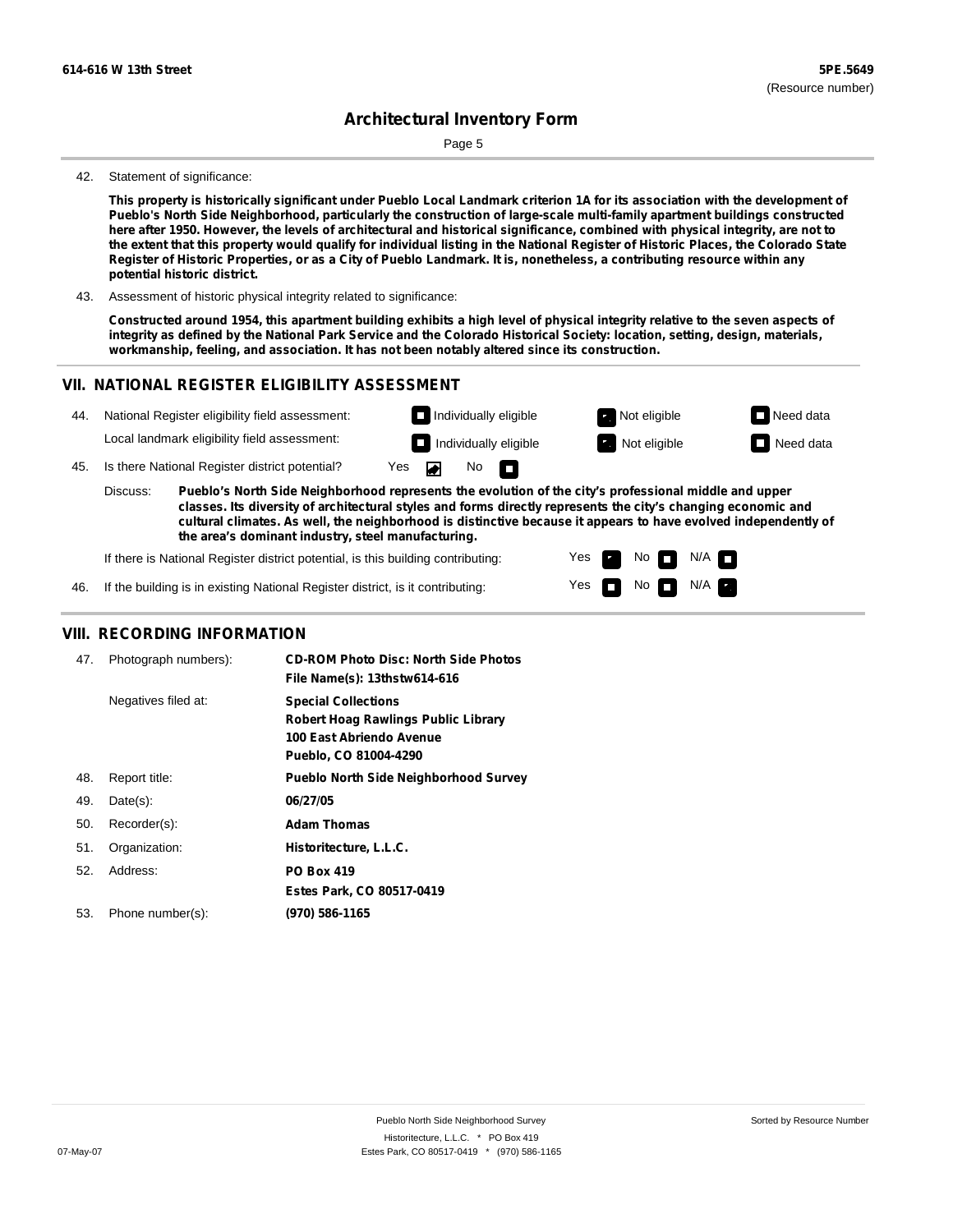Page 6